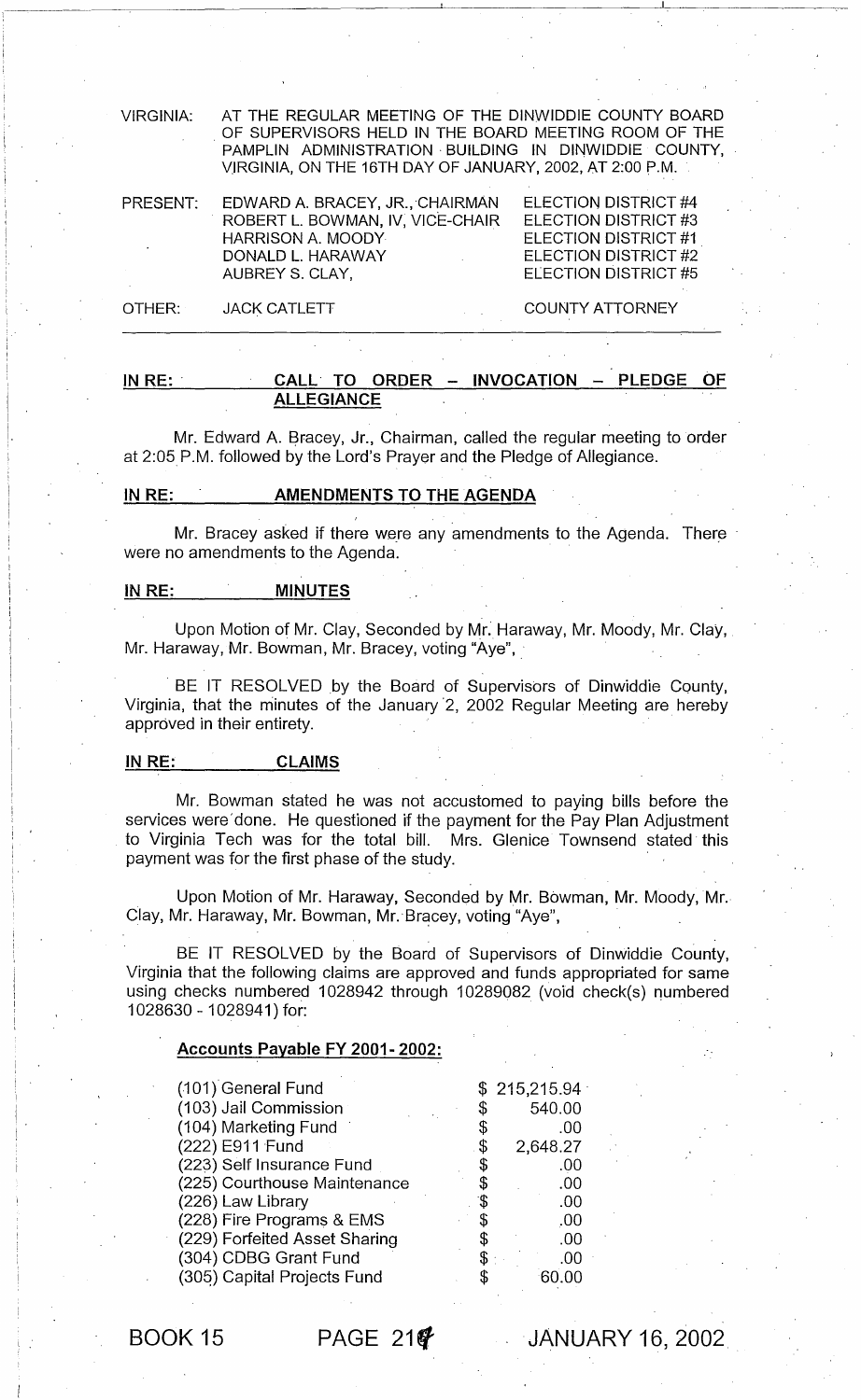$\label{eq:2.1} \frac{1}{\sqrt{2}}\sum_{i=1}^n\frac{1}{\sqrt{2}}\sum_{i=1}^n\frac{1}{\sqrt{2}}\sum_{i=1}^n\frac{1}{\sqrt{2}}\sum_{i=1}^n\frac{1}{\sqrt{2}}\sum_{i=1}^n\frac{1}{\sqrt{2}}\sum_{i=1}^n\frac{1}{\sqrt{2}}\sum_{i=1}^n\frac{1}{\sqrt{2}}\sum_{i=1}^n\frac{1}{\sqrt{2}}\sum_{i=1}^n\frac{1}{\sqrt{2}}\sum_{i=1}^n\frac{1}{\sqrt{2}}\sum_{i=1}^n\frac$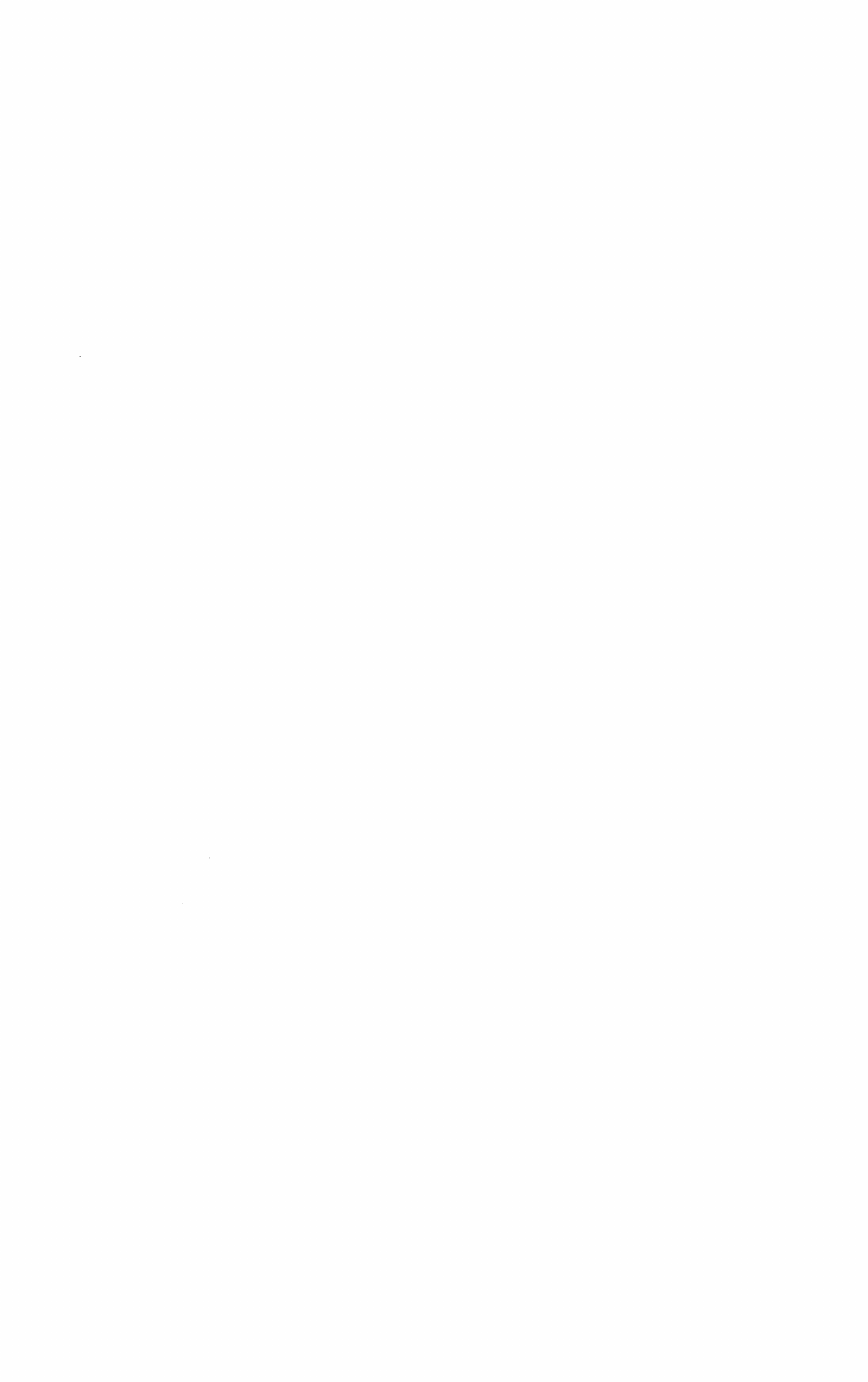(401) County Debt Service

#### \$ 781,831.60

**TOTAL** 

## \$1,000,295.81

#### IN RE: CITIZEN COMMENTS

The following citizen(s) signed up to comment.

1. Mrs. Anne Scarborough came before the Board and stated Mrs. Betty Mayes, the County's representative on the Appomattox Regional Library Board, made a motion to cut out service to Fort Lee because they aren't paying for the services anymore. However, the Library Board voted to continue serving Fort Lee even though they aren't paying. Mrs. Scarborough asked the Board to write a letter supporting Mrs. Mayes and ask them to explain why.

#### IN RE: RESOLUTION OF SUPPORT FOR THE CIVIL WAR PRESERVATLO N TRUST'S TEA-21 - BATTLE OF HATCHER'S RUN APPLICATION

Mrs. Ralph stated Mr. Steve Palumbo, Battlefield Preservation Coordinator, with the Civil War Preservation Trust Department is here to ask for your support for a TEA-21 application. A copy was enclosed in your packet.

Mr. Steve Palumbo, Battlefield Preservation Coordinator came forward stating the Civil War Preservation Trust and the Department of Conservation and Recreation are in the process of submitting a Transportation Enhancement Proposal for the Richmond District to the Department of Transportation (VDOT). He commented we intend to pursue preservation opportunities on land associated with the battle of Hatcher's Run, which the Civil War Sites Advisory Commission has listed as a Priority II site and are asking the Board to pass a resolution of support for consideration of our application by VDOT.

Mr. Palumbo pointed out that they intend to acquire 118 acres of land on the site of the 1865 Battle of Hatcher's Run. Here, Confederate Brigadier General John Pegram was killed as Union forces gained ground and extended their siege lines around the beleaguered City of Petersburg. The subject property consists of two noncontiguous boundaries lying along both sides of Duncan Road in Dinwiddie County. The property is presently being used for rural residential and agricultural purposes and may, at best, be used for rural residential development.

This project is eligible for Transportation enhancement funds under two categories of selection criteria including the "Acquisition of Scenic Easements and Scenic or Historic Sites" and "Historic Preservation."

He commented once this land is acquired it will be held in perpetuity as open space, highlighting Virginia's culture and historic landscape as seen from its roadways, thus helping to preserve Dinwiddie County's scenic view-sheds. Our proposal will complement the work of both public and private entities such as the Petersburg National Battlefield Park, Pamplin Park Civil War Site and the nationally recognized Virginia Civil War Trails program and will, likewise, contribute to other land preservation efforts currently afoot, leading to a heightened public awareness of the need to preserve the scenic beauty of Virginia's surface transportation system. By cultivating this awareness, we can appreciate this visual resource for generations to come and take confidence in the fact that such worthwhile goals can be accomplished.

He also stated the Civil War Preservation Trust is the largest battlefield preservation organization in the United States. We are a non-profit group with more than 36,000 members nationwide. To date, we have preserved more than 13,000 acres of endangered battlefield land at 77 sites in 18 states. Given our

BOOK 15 PAGE 217 JANUARY 16, 2002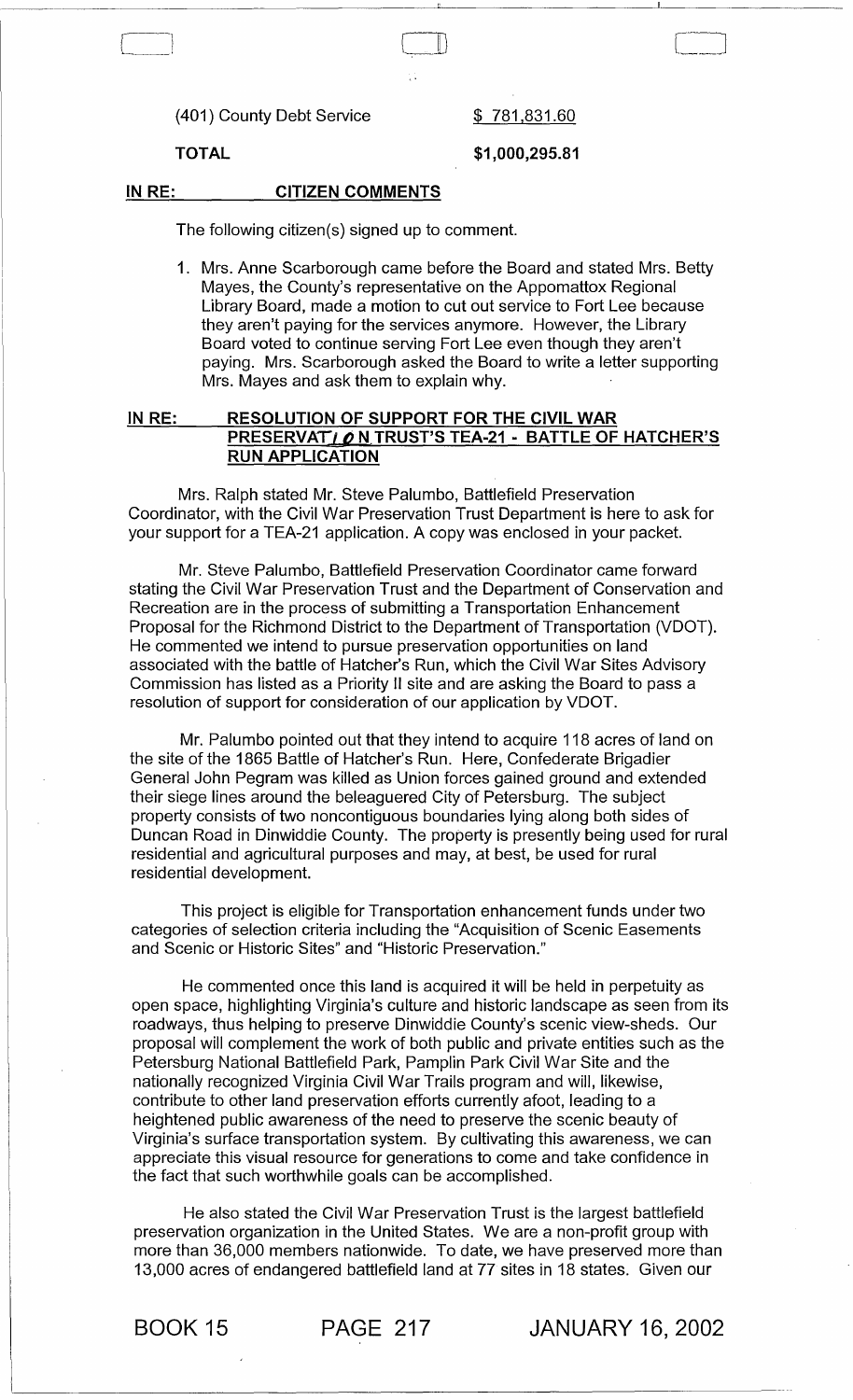preservation accomplishments as well as the significance of the Hatcher's Run battlefield, where 2,700 men fell fighting for their vision of freedom as the Union Army moved ever closer to victory in Virginia just two months later, he urged the Board to pass the resolution in support of their application.

Upon Motion of Mr. Clay, Seconded by Mr. Haraway, Mr. Moody, Mr. Clay, Mr. Haraway, Mr. Bowman, Mr. Bracey, voting "Aye", the following resolution of support is adopted.

WHEREAS, in accordance with the Commonwealth of Transportation Board procedures, letters of support from local governments or state agencies supplement Transportation enhancement applications; and

WHEREAS, the Civil War Preservation Trust has applied for Transportation Enhancement funding in Dinwiddie County to acquire a battlefield site on Duncan Road where the Battle of Hatcher's Run was fought; and

WHEREAS, the acquisition of historic Civil War battlefield property provides increased heritage tourism attractions that provide economic benefits to Dinwiddie County;

NOW THEREFORE BE IT RESOLVED that the Board of Supervisors of Dinwiddie County, Virginia supports the Civil War Preservation Trust's Transportation Enhancement application; and

BE IT FURTHER RESOLVED that the Board of Supervisors of the Dinwiddie County, Virginia, understands that it is not being asked to serve as fiscal agent for this project or provide matching funds and that any funds committed by the Board of Supervisors would be on a voluntary basis, as it deems appropriate.

#### INRE: VDOT - REPORT

Mr. Richard Caywood, Resident Engineer Virginia Department of Transportation, came forward and presented the following update:

- 1. Met with Citizens on Ridley Road and VDOT has all of the right-ofways except for the owners of the timber company. He commented that Mr. Bracey was going to contact them for VDOT.
- 2. The Blue Tartane Road project is complete and under the projected cost.

#### IN RE: COMMISSIONER OF THE REVENUE - REPORT

Mrs. Deborah M. Marston, Commissioner of the Revenue, was not present.

#### IN RE: TREASURER

Mr. William E. Jones, Treasurer, came forward and stated he had nothing new to report to them. He presented his report for the month of December 2001.

#### IN RE: TREASURER'S REQUEST TO ADD MS. CATHERINE BISHOP· BONDED AGENT FOR DISTRIBUTION OF COUNTY VEHICLE LICENSE

Mr. William E. Jones, Treasurer, came forward requesting authorization to add Ms. Catherine Bishop to the current list of agents who are bonded, in the amount of \$10,000, for the distribution of vehicle and automobile licenses for the County.

BOOK 15 PAGE 218 JANUARY 16, 2002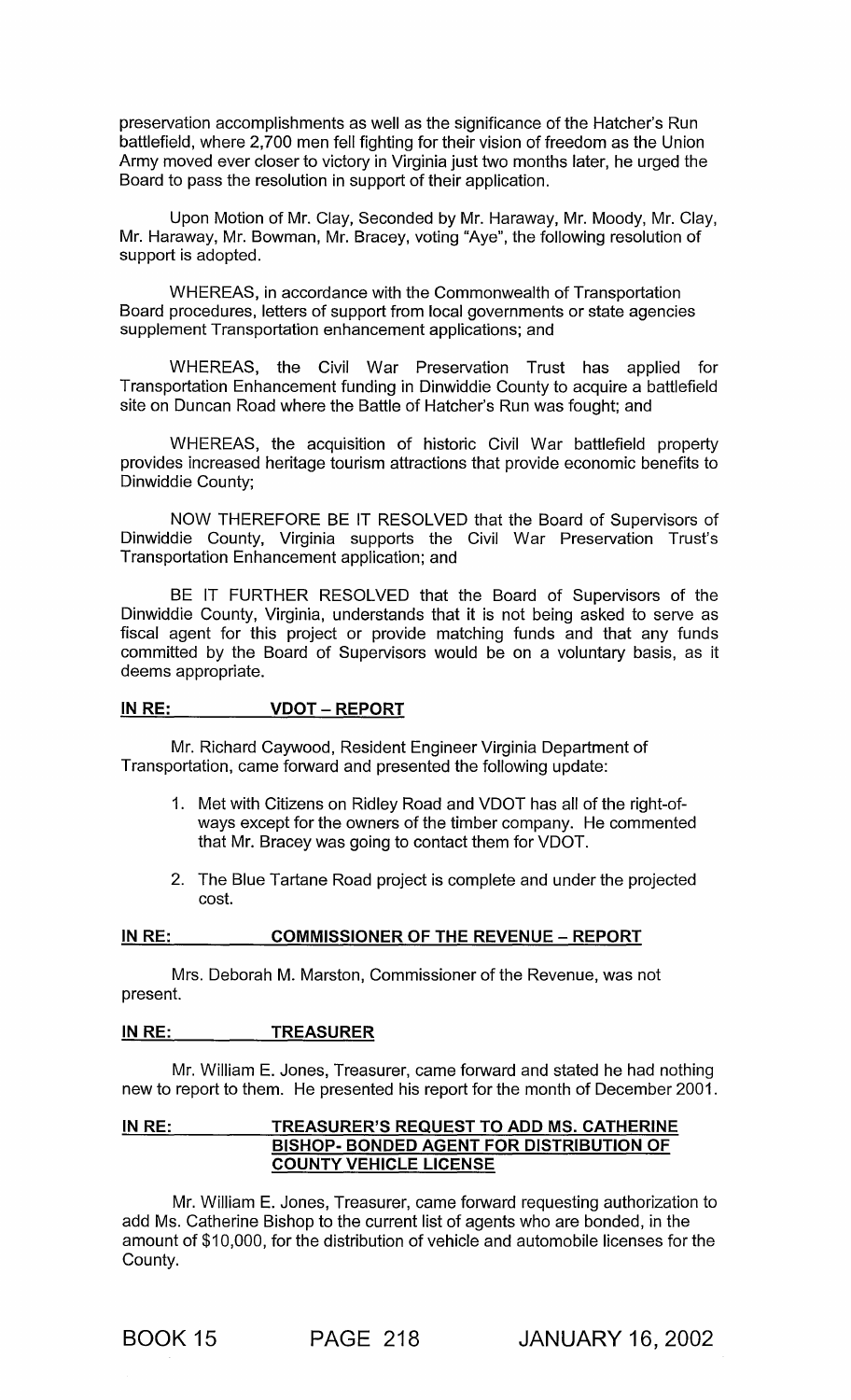Upon Motion of Mr. Haraway, Seconded by Mr. Clay, Mr. Moody, Mr. Clay, Mr. Haraway, Mr. Bowman, Mr.. Bracey, voting "Aye",

 $\Box$ 

\_\_\_\_\_\_\_\_\_\_\_\_\_\_\_\_ -----o--'L--~~-~----~---~ \_\_ <sup>~</sup>

BE IT RESOLVED that the Board of Supervisors of the Dinwiddie County, Virginia authorizes the Treasurer to add Ms. Catherine Bishop to the current list of agents who are bonded, in the amount of \$10,000, for the distribution of vehicle and automobile licenses for the County.

#### IN RE: COMMONWEALTH ATTORNEY – REPORT

Mr. T. O. Rainey, III, Commonwealth Attorney, was not present.

#### IN RE: SHERIFF'S DEPARTMENT - REPORT

 $~\cdot~$ 

Sheriff Samuel Shands, was not present.

#### IN RE: BUILDING INSPECTOR - REPORT

Mr. Dwayne H. Abernathy, Building Inspector came forward presenting his report for the month of December 2001 and his 2001 yearly value and occupancy report. The total yearly value for homes for 2001 was - \$29,979,713. The permit fees collected for 2001 was - \$154,308.91. The yearly value of the certificate of occupancies for  $2001$  was  $- $12,330,044$ .

#### IN RE: ANIMAL WARDEN - REPORT

Mr. Steven R. Beville, Animal Warden, came forward presenting his yearly report and his monthly update for December 2001.

#### IN RE: PRESENTATION OF PRELIMINARY ESTIMATES --ANIMAL SHELTER ADDITION

Mr. Beville stated in December of 2001, Mr. Faison, Mr. Bracey, Mr. Clay and I visited shelters in Augusta and Rockbridge counties. We saw first hand a lot of options to consider as we enter into our process of shelter expansion and improvements.

Mr. Faison, Mr. DeSteffano and I have met numerous times and I believe we have come up with some very practical and affordable plans for the expansions.

This expansion will go a long way towards relieving overcrowding and other problems that we have had in the past couple of years. Mr. Beville stated he felt this added space will satisfy the complaints we have received from concerned citizens and organizations. He presented the Board with the plans and asked for authorization to move forward with the project. The estimated construction cost is \$120,000 for the 48' X 24' expansion.

There were a lot of questions from the Board about the size and cost to construct the building. Mr. Bracey directed Mr. Faison to review the plans and get more details and information together and bring it back to the Board.

#### IN RE: DIRECTOR OF PLANNING - REPORT

Mr. William C. Scheid, Director of Planning came forward and presented his monthly update for December 2001.

1. Mr. Scheid reported the Advisory Committee for the Comprehensive Land Use Plan, of which Mr. Bowman, Mr. Moody and Mr. Whitman who are present, met and there were some minor adjustments that were suggested before the plan is presented for the Public Hearing. Mrs. Ralph asked the Board if

BOOK 15 PAGE 218 JANUARY 16, 2002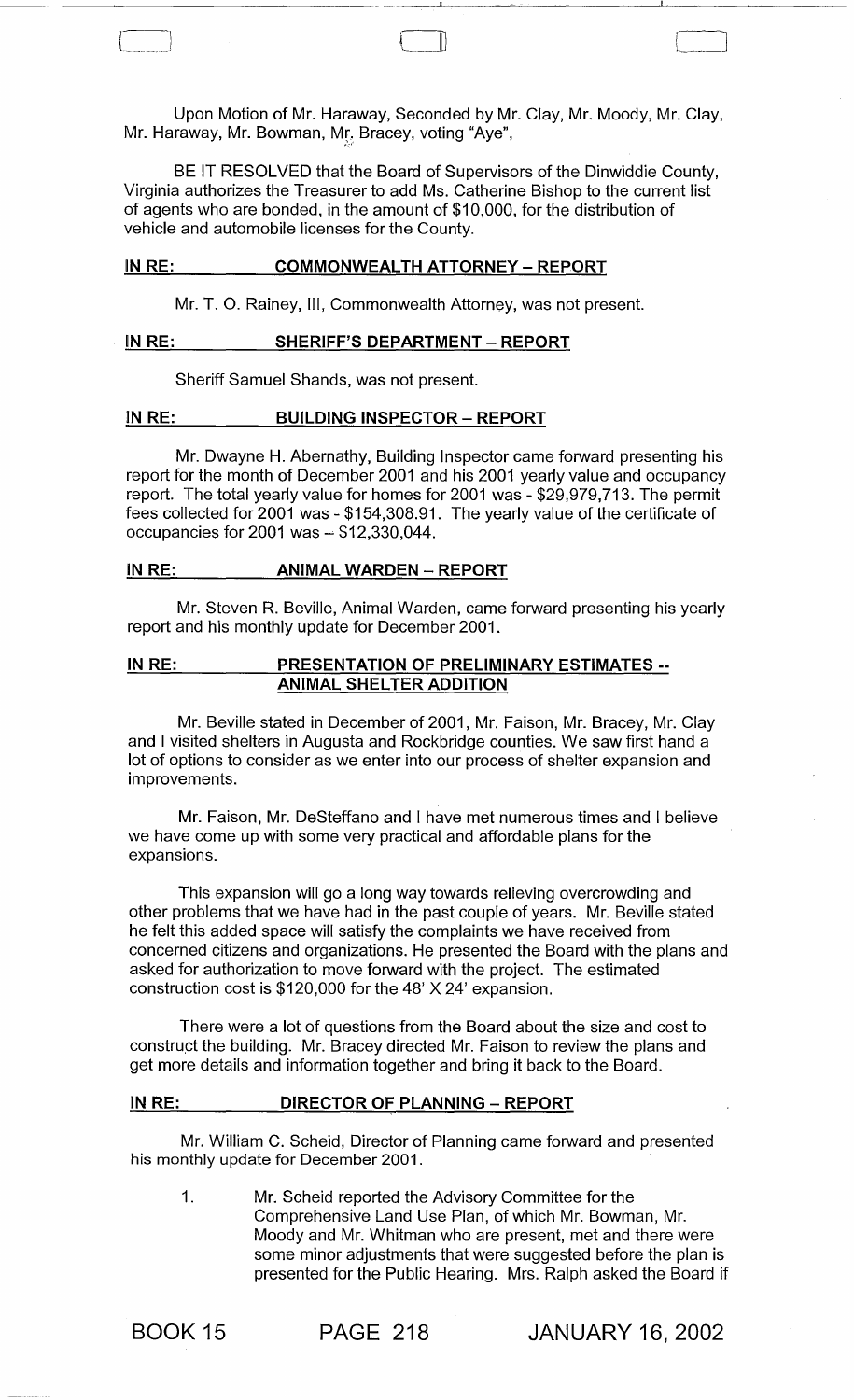they would like a work session to discuss the plan before holding the Public Hearing. The Board replied yes.

2. The Grant application for the Economic Development Grant Program of the Virginia Tobacco Indemnification and Community Revitalization Commission has been completed. Mr. Scheid commented he would provide a copy to the Board members.

#### IN RE: ZONING ADMINISTRATOR/SENIOR PLANNER REPORT

Mr. David S. Thompson, Zoning Administrator/Senior Planner came forward and presented his December 2001 monthly report.

## IN RE: \_\_ \_ \_ \_ AUTHORIZATION TO ADVERTISE - PUBLIC HEARING -ORDINANCE LIMITING NUMBER OF DOGS IN RESIDENTIAL AREAS

Mr. Thompson, Zoning Administrator/Senior Planner, requested authorization to advertise for a Public Hearing an ordinance limiting the number of dogs in a residential area of the county. A copy of the proposed ordinance was included in your packets. This ordinance will be placed in the Animal Control Section of the County Code and will be under the charge of the Animal Wardens. Petersburg and Hopewell limit the number of dogs to three (3) and Colonial Heights' limit is four (4). He suggested limiting the number to three (3) for Dinwiddie County.

Upon Motion of Mr. Haraway, Seconded by Mr. Bowman, Mr. Moody, Mr. Clay, Mr. Haraway, Mr. Bowman, Mr. Bracey, voting "Aye",

BE IT RESOLVED that the Board of Supervisors of the Dinwiddie County, Virginia authorizes the Zoning Administrator/Senior Planner to advertise for a Public Hearing on this proposed amendment.

#### INRE: AUTHORIZATION FOR PLANNING COMMISSION TO DRAFT OFF-STREET -PARKING ORDINANCE

Mr. Thompson stated he prepared a rough draft of an off-street truckparking ordinance for the Board's review. Since this is a zoning matter the ordinance amendment must be advertised and heard by the Planning Commission and the Board. He asked the Board for direction on this matter.

Upon Motion of Mr. Haraway, Seconded by Mr. Bowman, Mr. Moody, Mr. Clay, Mr. Haraway, Mr. Bowman, Mr. Bracey, voting "Aye",

BE IT RESOLVED that the Board of Supervisors of the Dinwiddie County, Virginia authorizes the Zoning Administrator/Senior Planner to work with legal counsel and with the Planning Commission to refine the off-street truck-parking ordinance for public hearing.

## IN RE: AUTHORIZATION FOR UPGRADE -- GIS FLYOVER

Mr. Thompson stated he received the price from Bob Rike, VGIN Representative, for the flyover upgrade for digital orthophotography. The price to do the 120 Square mile area at a 1 to 200 scale is \$21,856. However, we will not have to pay this amount right away but we do have a small window of opportunity to accept the proposal. Mr. Thompson asked for authorization to contract for the flyover to upgrade the scale for the digital orthophotography.

Upon Motion of Mr. Moody, Seconded by Mr. Bowman, Mr. Moody, Mr. Clay, Mr. Haraway, Mr. Bowman, Mr. Bracey, voting "Aye",

BOOK 15 PAGE 219 JANUARY 16, 2002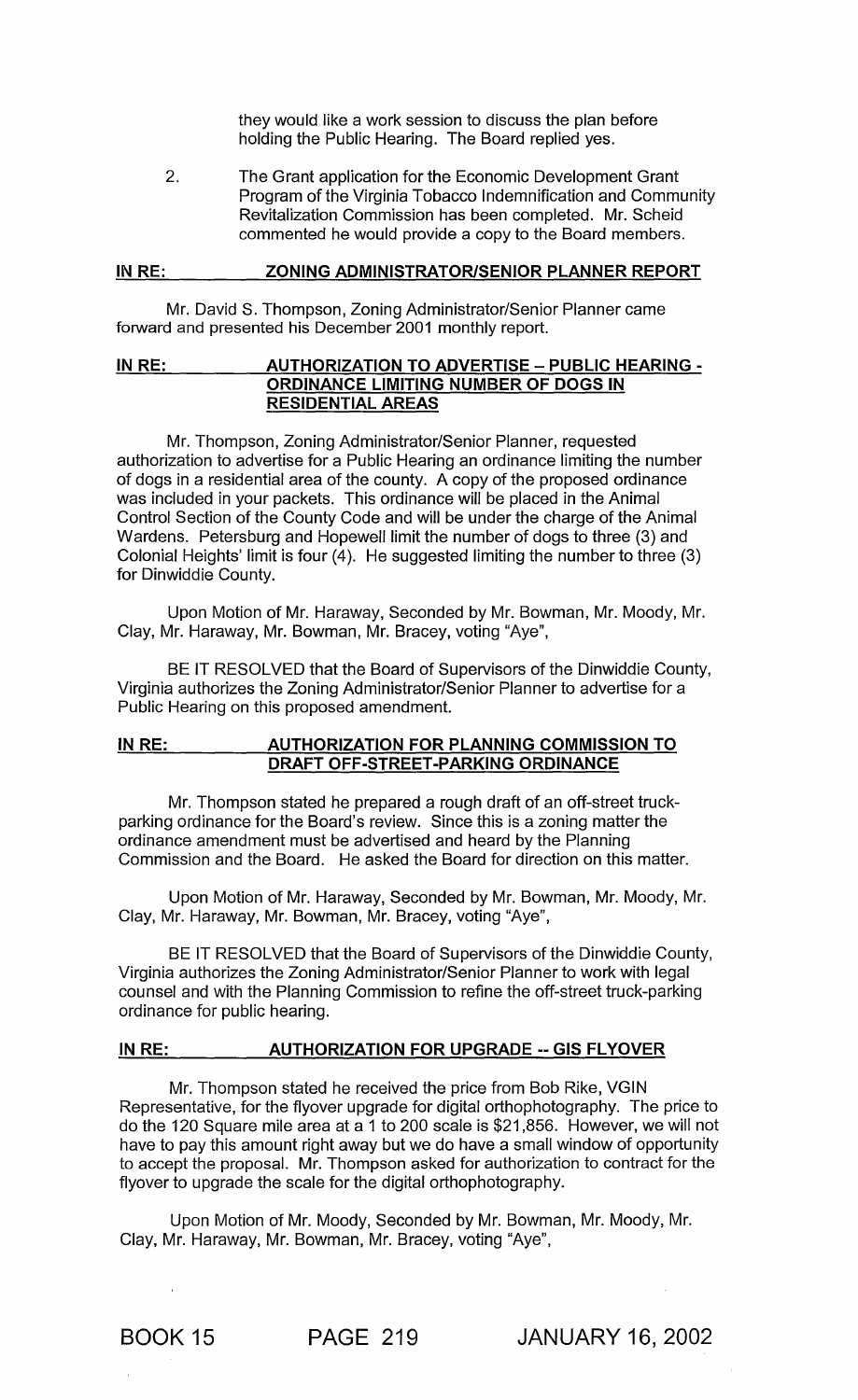BE IT RESOLVED by the Board of Supervisors of Dinwiddie County, Virginia, that the Planning Department is authorized to proceed with the flyover upgrade for the digital orthophotography of the 120 Square mile area as outlined at a 1 to 200 scale at a cost not to exceed \$21 ,856.

 $\Box$ 

#### IN RE: PUBLIC NUISANCE - PRECEDENCE TO INCUR COST

Mr. Thompson reported that Mr. Bracey had a complaint on a residence located on Old Stage Road. When he went out to check out the complaint he was not aware of the magnitude of the problem. At this point the work should be completed shortly and the funding for that came out of the Public Nuisance Fund. The property is in an estate and the County had to pay to have it cleaned up. Mr. Thompson commented he was going to place a lien on the property to recoup the money since there was no one to charge in this instance; except an 80-year old woman who has a 20% interest in the property. It was not feasible to waste more time to go to court for this case. Mrs. Ralph commented the point being that this project will use a hefty amount of the \$5,000 budgeted for this purpose and this did set a precedence. We hope to get our money back but there is a cost associated with this.

Mr. Thompson stated he took Mr. Clay around his new district and he would be doing the same with Mr. Bracey soon. If any of the other Board members wanted him to drive them around just let him know.

#### IN RE: SOCIAL SERVICES - REPORT

Ms. Peggy McElveen came forward and stated when the State talks about budget cuts what that usually means is more local money. One thing on the table is to consolidate some of the local Social Services Departments. It was in Governor Gilmore's budget. She commented that this issue. came up about 12 years ago. In that scenario our County was consolidated with 9 other localities. Because of many things and a lot of opposition from local jurisdictions it failed. It has gotten put back as an issue again. Mrs. McElveen stated she just wanted the Board to be aware of it and if it stays there, she would come back to the Board for a formal response for that issue. There is one local budget increase in the Comprehensive Services Act from 33.58% to 50% and it would be a significant amount. Mrs. Ralph stated VACo was working on those issues and we have provided information to them. She asked Mrs. McElveen if anything comes up to let us know.

#### IN RE: SUPERINTENDENT OF SCHOOLS - REPORT

Dr. Leland Wise, Jr., Superintendent of Schools, came forward and stated he wanted to thank the road crews for their help during the inclement weather. He thanked the fire department for taking care of the fire across from his house on Wilkinson Road. The situation could have been very bad but they did a good job curtailing the blaze.

Dr. Wise stated he would be getting the material for the school budget shortly to the Board. Governor Warner will be sending his budget out on Tuesday with his modifications and hopefully it won't be much of a change. We will try to keep you apprised and go over everything with you in the budget. There is still a shortage of school bus drivers.

Mr. Haraway asked how the daily student count is compared to what was budgeted. Dr. Wise replied it is 40 to 80 above the budget. The growth is in the Middle School.

Mrs. Ralph commented the Governors budget is contemplating some big budget cuts in construction funds and we would need to take a dose look at that.

Mr. Bracey stated several months ago he asked Dr. Worner when the school projects were going to be dosed and he did not have an answer yet. Dr.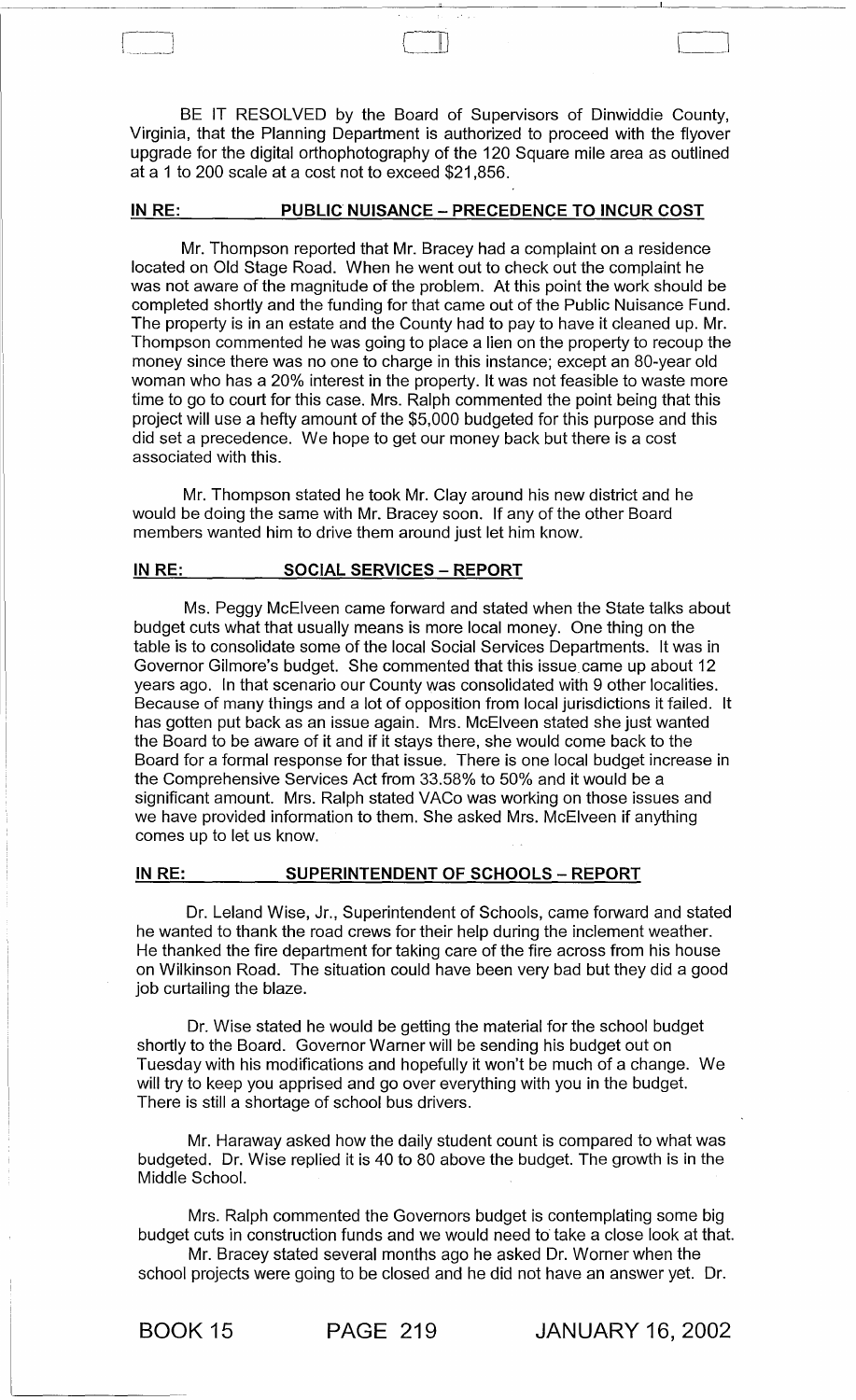Wise reported the projects were close to being completed. There are a couple of problems with molds behind some of the wood. It is difficult to locate black mold, but we want to make certain it is taken care of before we close the projects.

#### IN RE: PARKS AND RECREATION - REPORT

Mr. Timothy C. Smith, Director of Parks and Recreation, stated he had provided the Board with his December monthly report.

Mr. Haraway stated most Recreation facilities have a picnic pavilion and a lot of businesses rent them. He asked if we were considering one for our center. Mr. Smith stated there is one in the CIP.

#### IN RE: WASTE MANAGEMENT – REPORT

Mr. Dennis King, Director of Waste Management came forward to present his report for December 2001. At the last meeting the Board asked me to check on the 3-phase power at the Rohoic site. We contacted Dominion Power. The cost ranges from \$15,000 to \$20,000 to bring power to Rohoic. He stated he was continuing to work on a remedy by attempting to reduce the load on the systems with some electrical protections as well as procedural changes.

Mr. Haraway stated he received a lot compliments on how nice the workers are at the Rohoic site by helping the ladies unload their trash. He commented that going to a manned site there is one of the best things the County has done.

#### IN RE: PUBLIC SAFETY OFFICER - REPORT

Mr. David M. Jolly, Public Safety Officer, came forward and presented his December 2001 update. He also complimented VDOT, Mr. King, and Mr. Faison for keeping the roads clear and traffic moving smoothly during the snow.

Mr. Jolly stated Namozine was going to have a dedication on February 3, 2002 at 2:30 P.M., for the new aerial truck and to recognize the Volunteers who served their country on September 11, 2001. He told the Board they would be getting their invitations in the mail.

## IN RE: REQUEST TO ATTEND STATE FIRE CHIEF'S CONFERENCE - DIRECTOR OF PUBLIC SAFETY

Mr. Jolly requested authorization to attend the State Fire Chief's Conference in Virginia Beach on February 20-24, 2002 at a cost not to exceed \$587.00. The conference was budgeted for and funds are available.

Upon Motion of Mr. Clay, Seconded by Mr. Haraway, Mr. Moody, Mr. Clay, Mr. Haraway, Mr. Bowman, Mr. Bracey, voting "Aye", q'

BE IT RESOLVED by the Board of Supervisors of Dinwiddie County, Virginia that authorization is granted to the Public Safety Officer to attend the State Fire Chief's Conference in Virginia Beach on February 20-24, 2002, at a cost not to exceed \$587.00.

#### IN RE: COUNTY ATTORNEY - REPORT

Mr. Jack Catlett, County Attorney, came before the Board stating he had nothing to report.

BOOK 15 PAGE 220 JANUARY 16, 2002

'/

¥.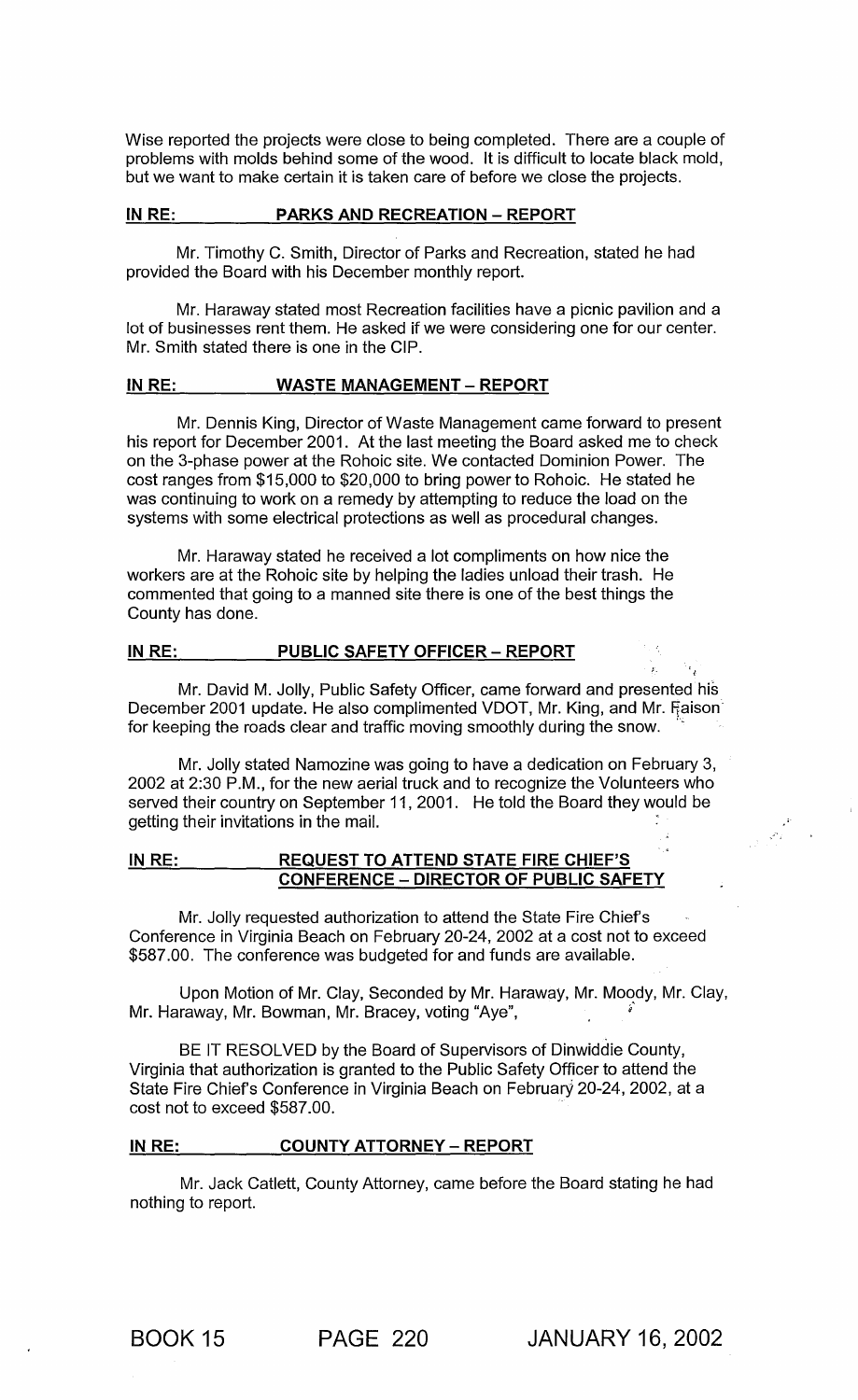#### IN RE: BUILDINGS AND GROUNDS - REPORT

Mr. Donald Faison, Buildings and Grounds Superintendent, came forward and he stated he provided his monthly update for December 2001 in the Board packages.

| IN RE: | <b>REVIEW OF BIDS -- CHAIRS FOR ADMINISTRATION</b> |
|--------|----------------------------------------------------|
|        | <b>BUILDING</b>                                    |

Mr. Faison stated he received the following bids for 24 chairs for the Administrative Offices and Board Room as listed below:

| TRI-CITY OFFICE PRODUCTS<br>\$155<br>$$235.49 + S&H$<br>QUILL'S FURNITURE DEPT<br>A. P THINGS & INC.<br>\$288<br>$$212.43 + S&H$<br>NATIONAL BUSINESS FURN | \$3,720<br>\$5,806.46<br>\$6,912<br>\$5,598 |
|------------------------------------------------------------------------------------------------------------------------------------------------------------|---------------------------------------------|

Mr. Faison reported he was ready to make a recommendation to proceed with the purchase of the chairs from Tri-City Office Products but learned the fabric on the show and tell chair was not holding up. The fabric is already beginning to fray according to Mrs. Townsend who has been trying out the chair.<sup>1</sup> Mr. Faison stated he was going to continue his search at this time.

#### IN RE: AUTHORIZATION TO PROCEED WITH RENOVATIONS OF JAIL

Mr. Faison, Buildings and Grounds Superintendent, reported that he had received the project prices for the Jail. They are as listed below:

COST ESTIMATES

**COMPANY**  $\mathbb{R}^n$  ,  $\mathbb{R}^n$  ,  $\mathbb{R}^n$  ,  $\mathbb{R}^n$  ,  $\mathbb{R}^n$  ,  $\mathbb{R}^n$  ,  $\mathbb{R}^n$  ,  $\mathbb{R}^n$  ,  $\mathbb{R}^n$  ,  $\mathbb{R}^n$  ,  $\mathbb{R}^n$  ,  $\mathbb{R}^n$  ,  $\mathbb{R}^n$  ,  $\mathbb{R}^n$  ,  $\mathbb{R}^n$  ,  $\mathbb{R}^n$  ,  $\mathbb$ 

r \_\_\_ ~

| M. P. BRADEN & SONS      | \$43,851 (Porter Paint Products) 1% VOC |        |
|--------------------------|-----------------------------------------|--------|
| <b>CLAYTOR CREATIONS</b> | \$47,375 (Porter Paint Products) 1% VOC |        |
| NPB PAINTING SERVICES    | \$49,800 (Porter Paint Products) 1% VOC |        |
| MATNEY, INC.             | \$44,514 (Perma Coat 3000)              | 0% VOC |

VOC=VOLATILE ORGANIC COMPOUND

Mr. Faison stated the following is a list of costs in addition to the above prices, which are associated with the renovations needed at the facility:

| <b>Relocating Inmates</b>                    | \$20,000               |
|----------------------------------------------|------------------------|
| Removing Old Heating Pipes                   | $$5,000$ plus or minus |
| Removing Electrical Conduit & Light Fixtures | $$5,000$ plus or minus |

He requested authorization to proceed forward with the project with the additional costs associated with the renovations. He recommended the contract be awarded to Matney, Inc.

The Board questioned Mr. Faison about the Perma Coat 3000 product being as good as the Porter Paint Products. He replied that the warranty was better because the Porter Paint Products required that the concrete be completely dry before applying it or the warranty is void. A test would have to be performed to determine the amount of moisture in the concrete. If the moisture exceeded 12% the concrete would have to have a sealer applied to it before the

BOOK 15 PAGE 220 JANUARY 16, 2002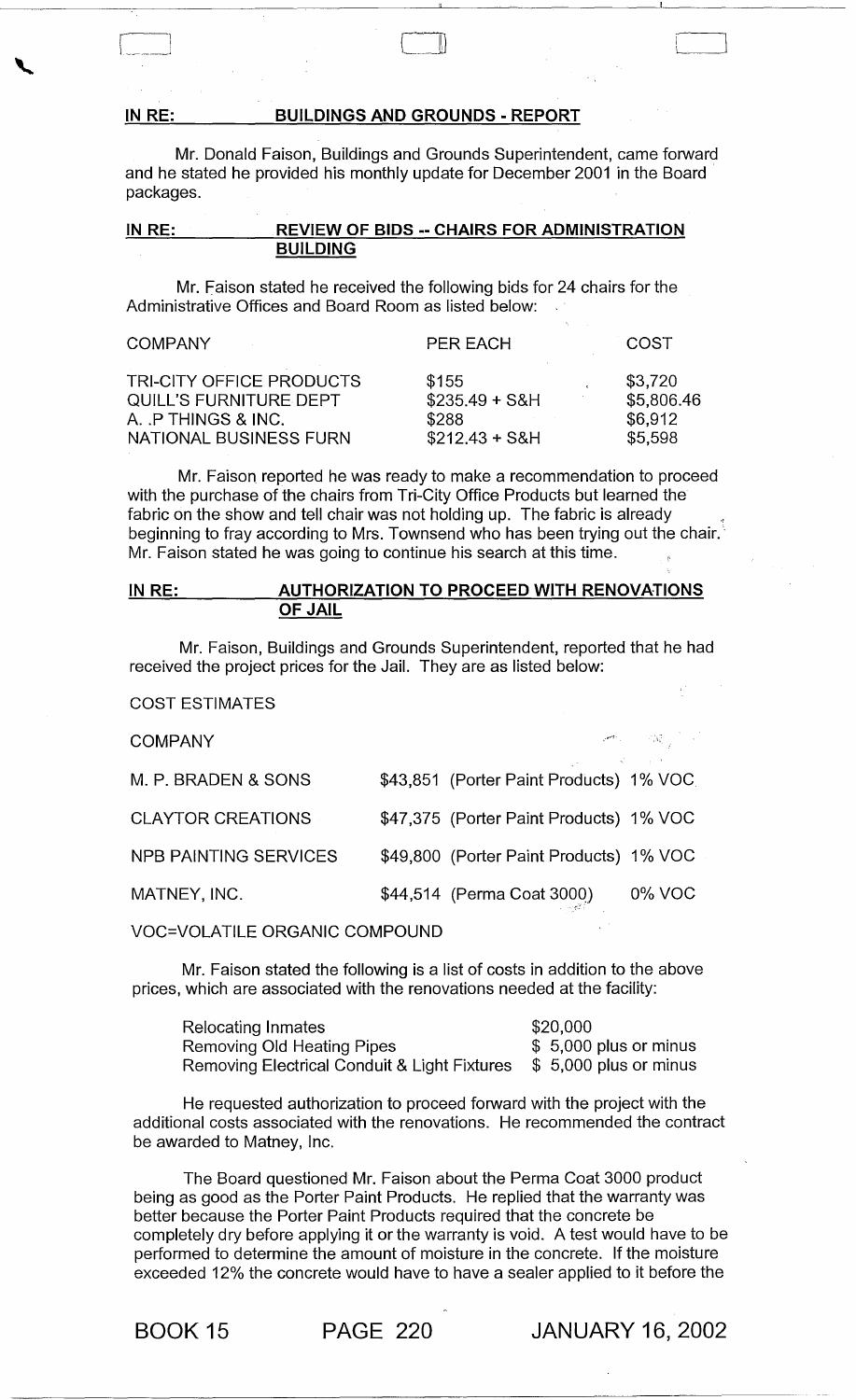product could be applied. But the Perma Coat 3000 product can be put on a damp floor and it has a 1-year warranty regardless.

Mr. Faison also pointed out that if we went with the Perma Coat 3000 product it could shorten the time frame for the work by 2 weeks. We would realize a cost savings for inmate care at another facility.

The Board concurred that they felt it is the Sheriff's responsibility to take care of the other cost. Mrs. Ralph stated she had advised the Sheriff he would be responsible for the additional cost out of his existing budget.

Upon Motion of Mr. Clay, Seconded by Mr. Moody, Mr. Moody, Mr. Clay, Mr. Haraway, Mr. Bowman, Mr. Bracey, voting "Aye",

BE IT RESOLVED by the Board of Supervisors of Dinwiddie County, Virginia that authorization is granted for the Buildings and Grounds Superintendent to award the contract to Matney, Inc., to proceed with the jail project at a cost not to exceed \$44,514.

#### IN RE: RESOLUTION - DR. CHARLES C. ASHBY, SR.

Upon Motion of Mr. Haraway, Seconded by Mr. Bowman, Mr. Moody, Mr. Clay, Mr. Haraway, Mr. Bowman, Mr. Bracey, voting "Aye",

BE IT RESOLVED by the Board of Supervisors of Dinwiddie County, Virginia that the following resolution is adopted.

# **Resolution**



of the BOARD OF SUPERVISORS of DINWIDDIE COUNTY, VIRGINIA

JANUARY 16, 2002

## IN RECOGNITION OF DR. CHARLES C. ASHBY, SR.

WHEREAS, Dr. Charles C. Ashby, Sr., has served as a physician, counselor and friend of the citizens of Dinwiddie County, Virginia for 42 years; and

WHEREAS, Dr. Ashby is a Graduate of Waverly High School, Hampden Sydney College, and the Medical College of Virginia Medical School. He also served his internship at Mercy Hospital, Springfield, Ohio and was a Flight Surgeon for two years in the United States Air Force; and

WHEREAS, Dr. Ashby married Martha Thomlinson on August 20, 1952 and is the proud Father of four and Grandfather of eight; and

WHEREAS, Dr. Ashby has been very civic minded; serving as a Member and past Master of the Dinwiddie Masonic Lodge, Member and past President of the Dinwiddie Ruritan Club, Active member of Smyrna Baptist Church, where he teaches Sunday School and serves as Chairman of the Board of Deacons; and

WHEREAS, Dr. Ashby was active on the Hospital Staff at Southside Regional Medical Center from 1959 -1996; and

BOOK 15 PAGE 221 JANUARY 16, 2002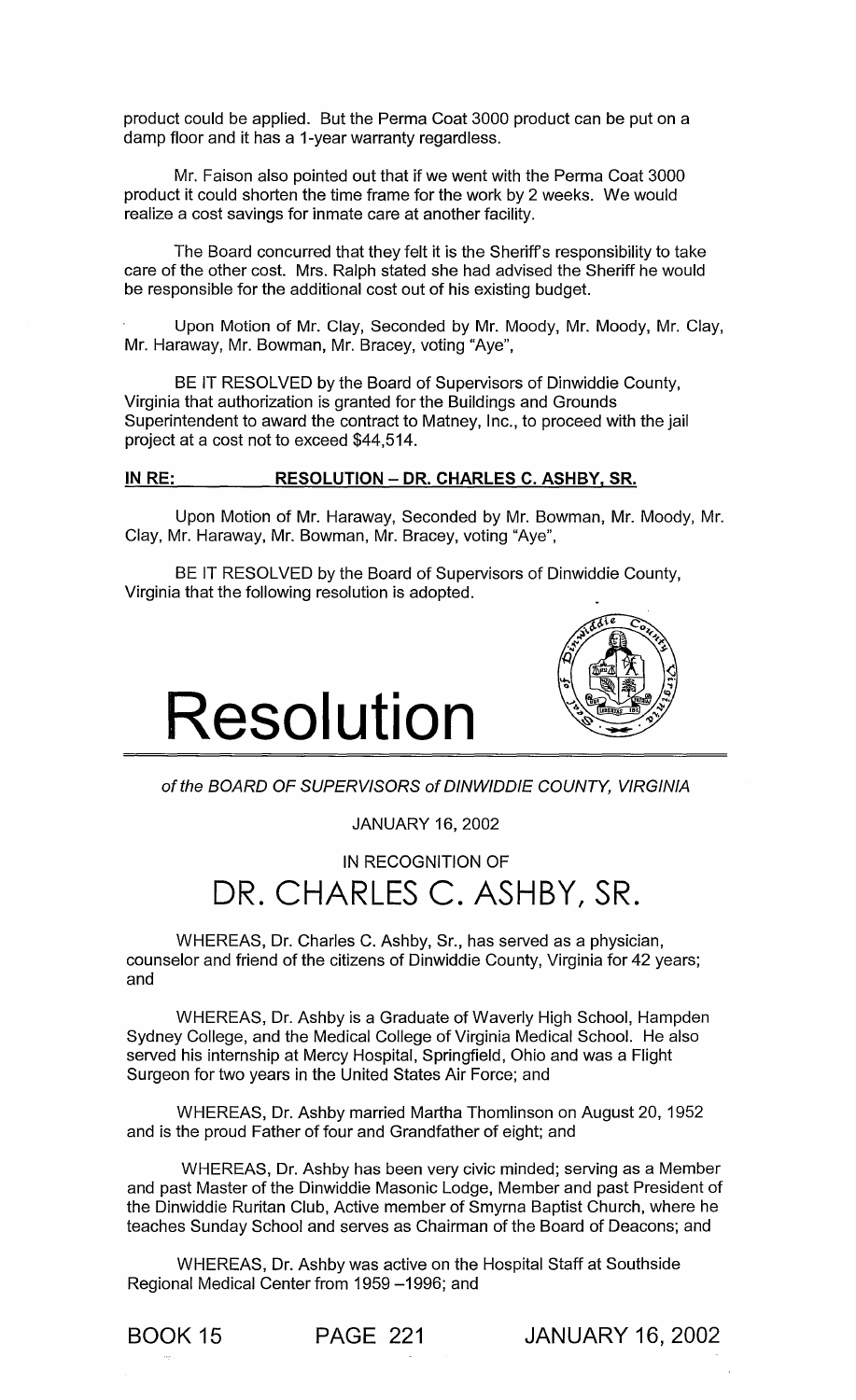WHEREAS, Dr. Ashby started his outstanding career in Dinwiddie County as a Physician in September of 1959; he was the Medical Examiner in the County from 1959 - 2001; he also served on the Dinwiddie County School Board from 1978 - 1990; and

WHEREAS, Dr. Ashby has touched the lives of many in a kind and loving way; and his service to his fellow man is a radiant and shining example for our youth to follow.

NOW, THEREFORE BE IT RESOLVED, that the Board of Supervisors of Dinwiddie County, Virginia on this 16<sup>th</sup> day of January 2002 desires to express their appreciation to Dr. Charles C. Ashby, Sr., for his outstanding dedication, loyalty and service to Dinwiddie County and wishes him much happiness and fulfillment as he enters his new endeavors in life; and

BE IT FURTHER RESOLVED, by the Board of Supervisors of Dinwiddie County, Virginia, that this resolution be presented to Dr. Ashby, and a copy spread upon the minutes of this meeting.

#### IN RE: COUNTY ADMINISTRATOR COMMENTS

- 1. Mrs. Ralph stated the draft letter on the appointments was enclosed in their packets. If there aren't any changes, we will send that letter out to all the citizens who serve on the various boards, committees, commissions, and authorities. The list of all the reappointments due for December, January and February was also included for review.
- 2. Revenue Recovery is presently scheduled to come back to the Board in February. Mrs. Ralph suggested postponing that until March 6 because the agenda for the February meeting is rather full. Staff strongly suggests that the Board consider the subscription program for Revenue Recovery along with a sliding scale for those who cannot pay. This will also provide staff with sufficient time to research both of these issues and provide you with our recommendations; if that is agreeable with the Board. The Board agreed.
- 3. Mrs. Ralph remarked, just to let the public know, at our earlier meeting, Staff was authorized to negotiate with the low bidder on the Public Safety Building and come back to the Board with those negotiations to see how far down we can go for the renovations on the Old Company One Volunteer Fire Station.
- 4. The last item is the budget situation. Our schedule set the  $28<sup>th</sup>$  of this month to have a draft budget to you and we are not going to be able to have it to you. We have not received the new Governor's budget nor do we have any revenue projections yet from the Commissioner. Staff will be meeting with the Department Heads and Superintendent within the next two weeks to review their budgets and probably have a draft budget by the second week in February. She asked the Board when they would like to meet to go over the budgets. The Board agreed to meet one day once the initial meetings are finished. Mrs. Ralph commented she would arrange a list and let them know.
- 5. Mrs, Ralph stated the 2002 Legislative Day meeting is going to be held at the Marriott in Richmond on January 31 at 11:00 A.M. I will be attending to pick up the literature and if any of you would like to attend please inform us. Mr. Moody and Mr. Bowman stated they would attend the meeting.

[----~

BOOK 15 PAGE 221 JANUARY 16, 2002